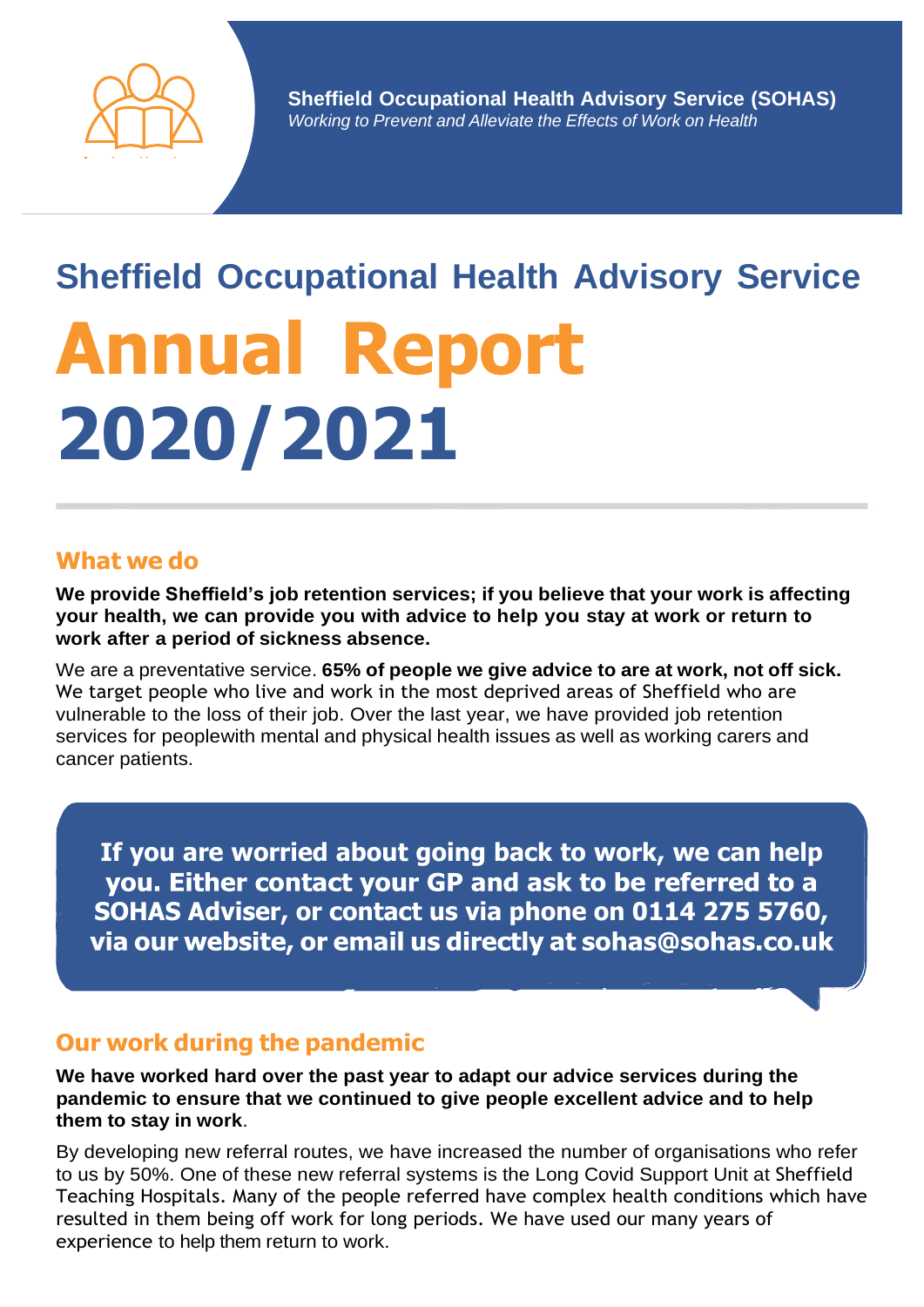### What are the outcomes of our work?

- **• We lower workplace stress**
- **• We reduce visits to the GP**
- **• We improve people's working conditions**
- **• We reduce presenteeism, leaveism and sickness absence at work**

#### **Case study**

Sam was referred to us by his IAPT worker, as they hoped that we could offer some support with his work situation. Sam works in a senior technical position in a large open plan office environment, he had treatment for cancer five years ago and has suffered from anxiety, especially health anxiety since his diagnosis and after his treatment had finished.

During the start of the Covid pandemic, Sam was able to work from home, he felt safe working in this way and also felt that he was much more productive than when he was office based. When the government advice about returning to the workplace changed, Sam's employer was keen to encourage everyone back to the office.

Sam felt that some of his colleagues were not taking the Covid rules seriously outside and inside the workplace. He felt they were standing too close to him and each other and not following the one-way system, and this made him feel very anxious.He raised this with his line manager, who said he could remind everyone about the rules but could not make them follow them. Sam was also under pressure to continue to work from the office.

Sam and his employment adviser (EA) talked through what might help him in this situation and agreed that a flexible working request based on a hybrid working proposal (time in the office but also time at home) would be a compromise and would help Sam manage his anxiety, whilst also exposing himself to the situation to ensure he wasn't avoiding it completely.

The EA helped Sam to make his request and gather the evidence that this would be a positive move for both Sam and the business. Sam's employer agreed and put some reviews in place to check the agreement was working.

Sam has not felt a need to get in touch with his EA since then, as he is managing his anxiety in relation to work, but Sam has the EA's contact details and can ask for help going forward.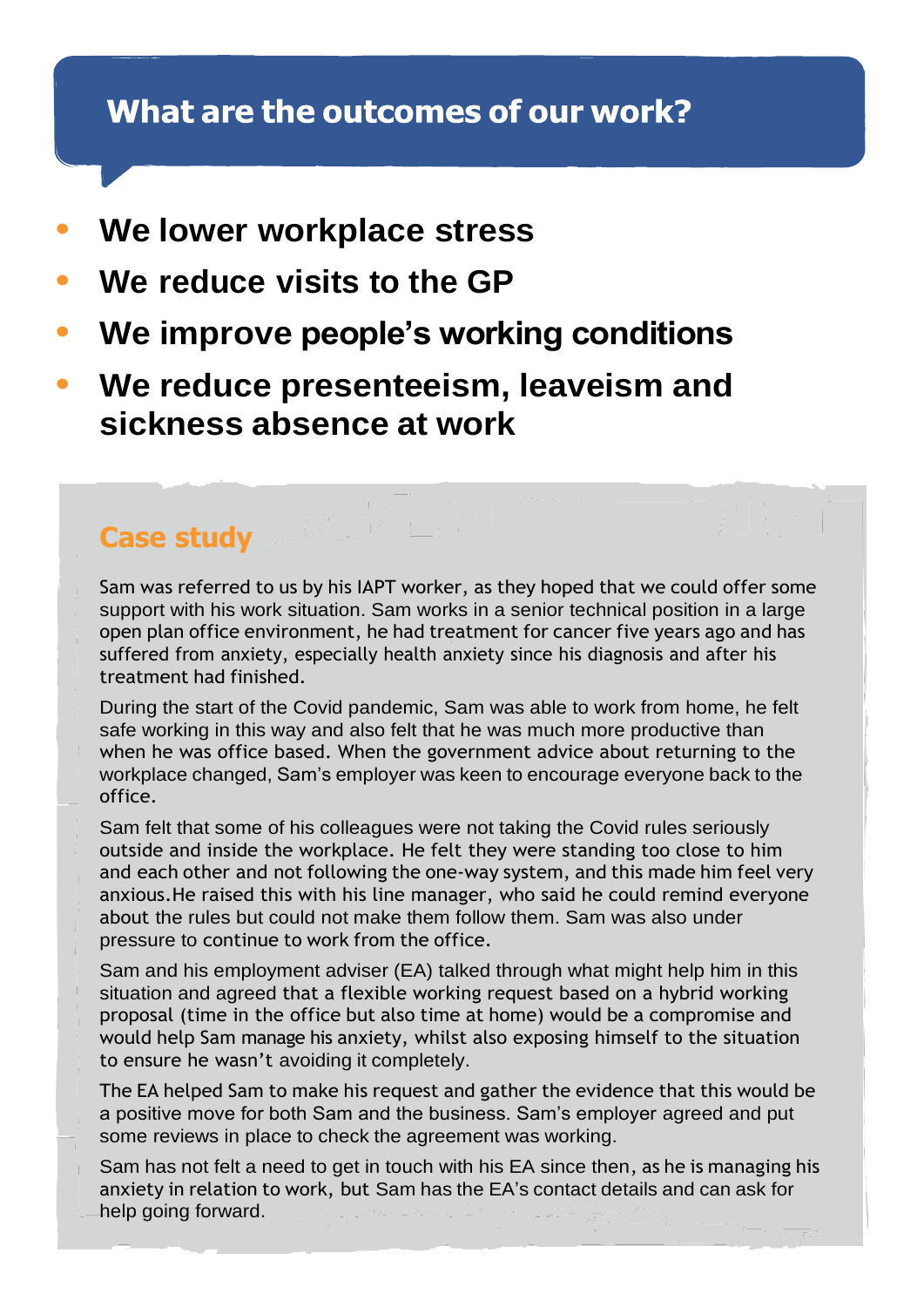"There has never been a greater need for **SOHAS**. The Covid pandemic has altered working lives hugely, whether having to work face to face with Covid patients or working from home. Working environments can have their physical dangers as always, but now stress takes a significant toll. **SOHAS has** been supporting patients facing these **pressures for over 30 years** at Birley Health Centre. It's an invaluable service."

**GP** quote

If we use the CIPD figures for the cost of recruiting new employees, we will **have saved businesses approximately**  $£750,000$ 

vear

## 96%

of people who used **our services,** would **recommend** us to their **work** colleagues

"SOHAS has been invaluable in providing a supportive service to our clients who have sustained a brain injury. Our staff members have liaised with SOHAS employees via email, over the phone and in person, and have always found their advice and recommendations to be timely and helpful. Their expertise in the employment sector and knowledge around the intricacies of employment rights and law have been beneficial to our clients, especially those who require advocacy. Their input has enabled a number of brain injury survivors to map out a realistic return to work and to retain their jobs. We cannot recommend their service highly enough!"

Clinician quote

"If it wasn't for SOHAS and their **calm and confident advice**, I would not be back at work. They have supported me during a verydifficult and complex grievance/workplace bullying issue while I was suffering from severe anxiety. I have only just returned to work but my employment adviser has supported me every step of the way; they remained flexible with their time, **always returned my calls or emails, and have always been consistent and supportive**. An amazing person. Very impressed." **advice by** 

**Patient quote** 

80% of GPs said that their patients' sickness absence reduced after being given

Jane sent this message after we carried out an occupational health assessment for an employee:

"Thank you carrying out an assessment and for sending through your report. It is clear to follow and helpful for us going forward. We are now confident that we can support our employee on their return to work."

Occupational health assessment quote

**Employers: We carry out non-medical occupational health** assessments that give you practical advice on how to return someone to work after sickness absence. Ring us for more information.